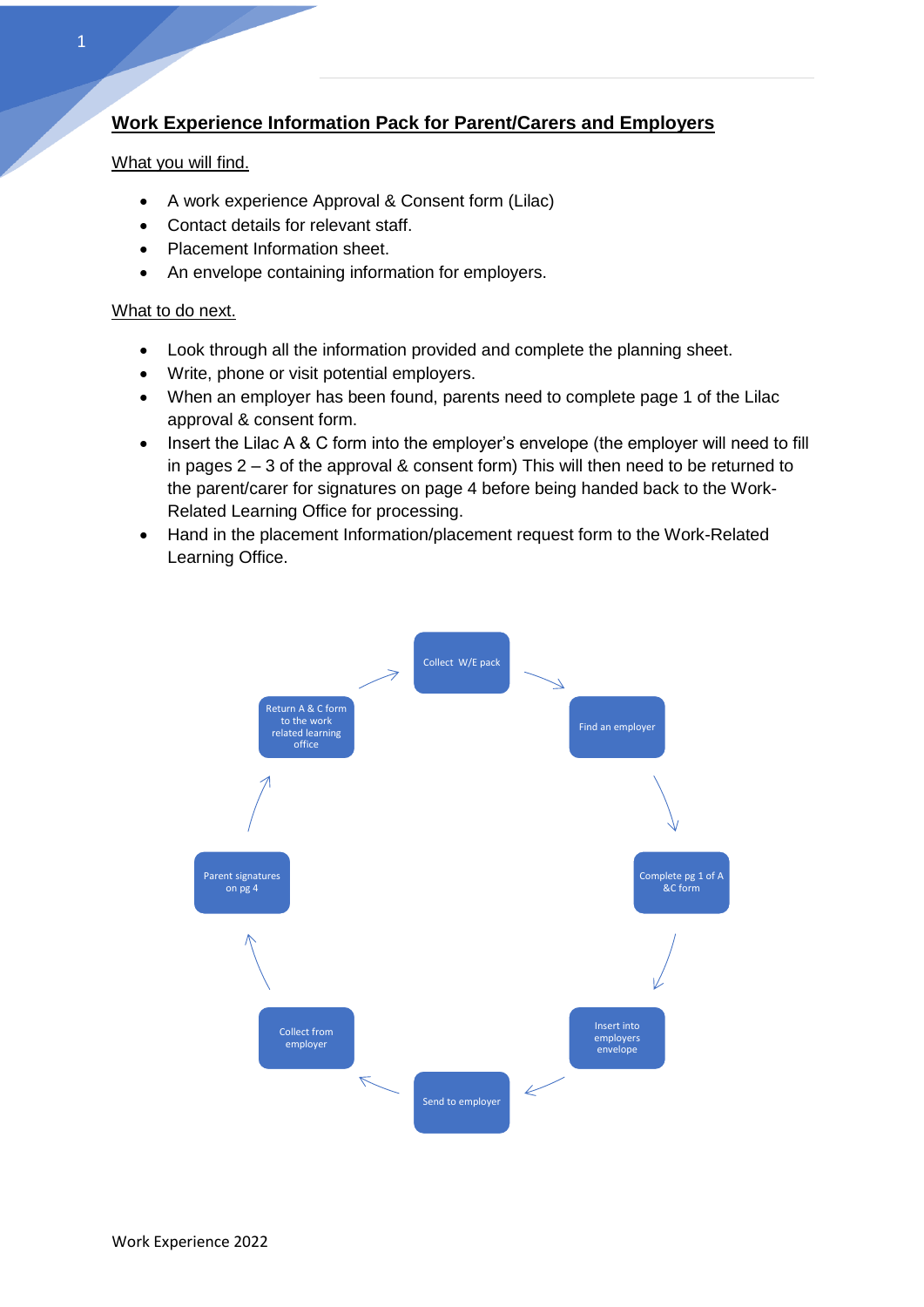## **Sample Letter to Employer**

*Your house number/name Your street Town Cornwall Your postcode*

*Date you send letter*

**2 |** P a g e

*Name and address of the Organisation you are writing to. If you know the name of the Person you are writing to, Include this.*

**Dear Sir/Madam,** *(or the name of the person you are writing to)*

**I am a year ten student at (***name of your school)* **. During the week commencing** *(put in the day and date you will start)* **I will be taking part in a week of work experience in order to provide me with an awareness of full-time employment.**

**My reason for writing to you is that I am very interested in spending this week with** *(insert name of organisation).* **My reasons for this choice are that** *(think carefully why you want this placement? … Is it an area of interest to you, is it something you feel you be talented at, or is it just a job you think you are interested in and would like to find out more about? You could also add how working for this organisation would benefit you.)*

**My hobbies and interests include…** *(try to be specific here…don't just say 'reading' or 'hanging around with friends'. Be specific, try to think about interests which might suit you to this job, for example if it involves meeting people you could emphasise your interpersonal skills.)*

**If you are able to offer a work experience placement I would be very grateful. I feel sure that time spent with** *(insert name of organisation)* **would be extremely beneficial.**

#### **I look forward to hearing from you.**

**Yours** *(sincerely if you are writing to a named person, faithfully if you are addressing your letter 'Dear Sir/Madam,)*

#### **Your name**

#### GENERAL POINTS

- ❖ You don't have to word process your letter…some employers actually like to see your handwriting as it can reflect on you as a person. If you do hand write your letter, obviously make it presentable.
- ❖ Use either 'letter' size or A4 size paper for your letter, not the centre pages from your jotter or ring binder paper.
- ❖ Discuss what you want to do with your parents. You don't necessarily have to go for a job which is what you want to do…it may just be an area of interest to you.
- ❖ Don't hang about. Places are allocated on a first come first served basis.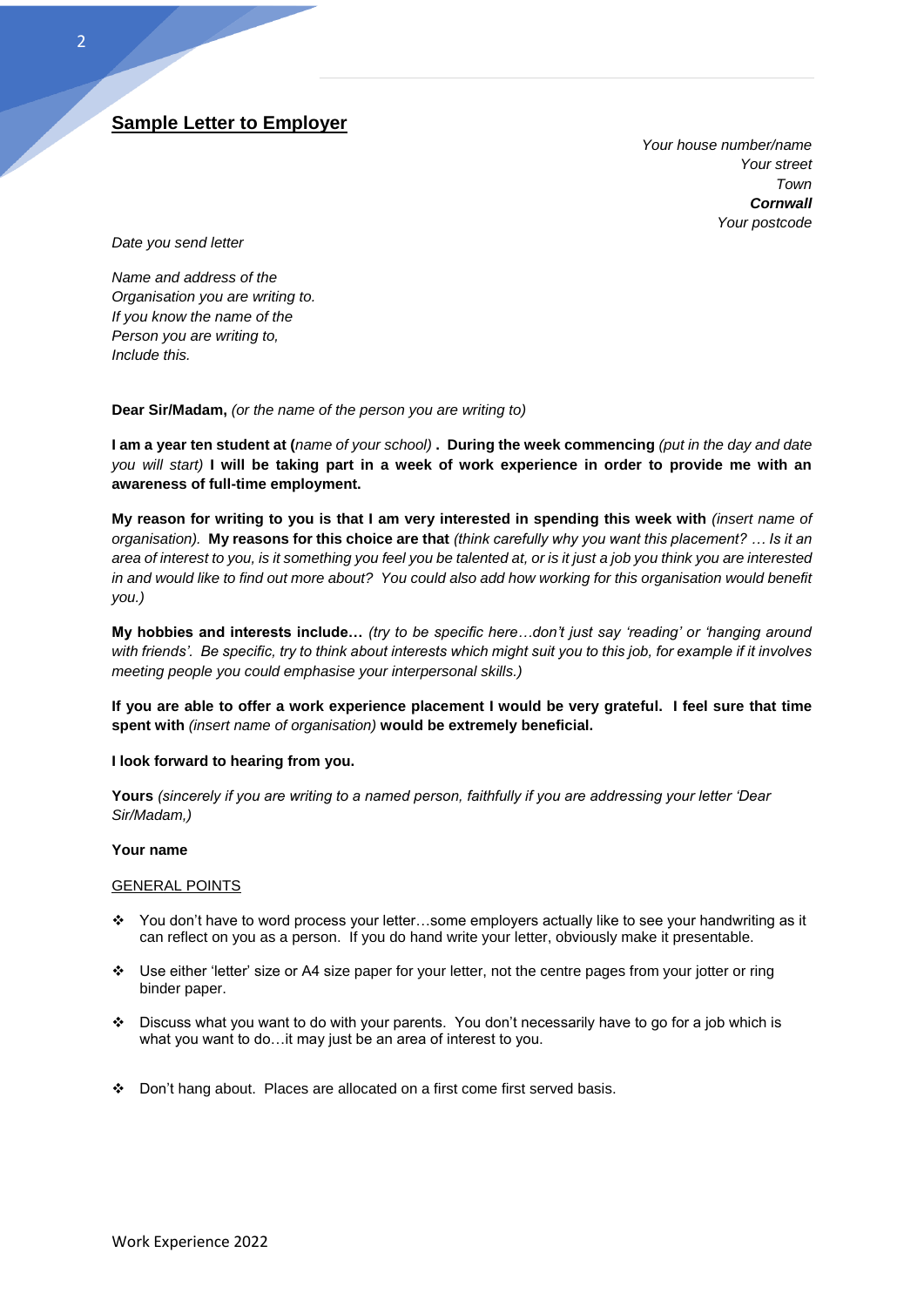**3 |** P a g e

Launceston College – Hurdon Road

Launceston,

PL15 9JR

01566 772468

Mr M Adams - Assistant Principal

Mrs Dawn Acaster – Work Related Learning Co-ordinator

[dawn@launcestoncollege.org.uk](mailto:dawn@launcestoncollege.org.uk)

## **Things Students cannot do**

**Certain situations are not allowed for work experience for students under a certain age.**

## **Year 10 & 11 Students cannot work:**

- In any gambling context
- In a nightclub
- Behind a bar
- In a travelling fairground or circus

There are also restrictions on the types of activity students cannot do on work experience.

#### **No student can:**

- Work above two metres fall height i.e. 2 metres above ground level outdoors or floor level indoors
- Work with toxic substances
- Be exposed to radiation
- Use power driven tools and machinery
- Work in excessive noise, heat or cold
- Work in confined spaces: mines, chimneys, storage tanks, tunnels, basements etc
- Drive tractors, quad bikes, earth moving machines etc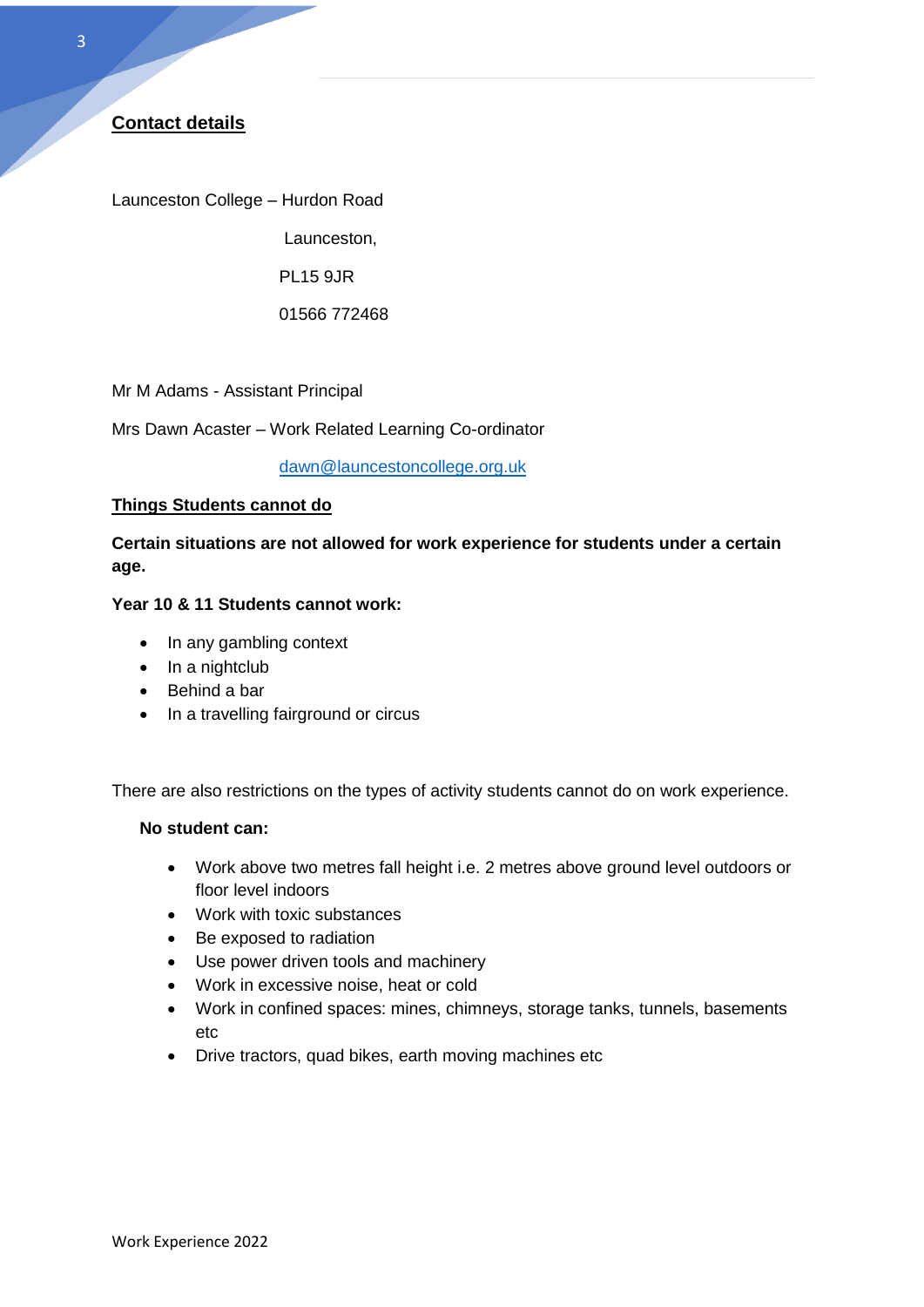# **Work Experience Planning Sheet**

| <b>Name</b>                                                               | <b>Tutor</b>        | <b>Work Experience Date</b>                                    |
|---------------------------------------------------------------------------|---------------------|----------------------------------------------------------------|
|                                                                           |                     |                                                                |
| <b>Preferred Area of Work</b>                                             | <b>Alternatives</b> |                                                                |
| e.g. Design, ICT, working with children, agriculture,<br>engineering, etc |                     |                                                                |
| <b>Plan of Action</b>                                                     | When                |                                                                |
|                                                                           |                     |                                                                |
| Who shall I ask? (e.g. parents, tutors, Head of                           |                     |                                                                |
| House, Careers Coordinator, etc)                                          |                     |                                                                |
|                                                                           |                     |                                                                |
| Where can I look for information? (internet,                              |                     |                                                                |
| database, press, etc)                                                     |                     |                                                                |
| How shall I approach the organisation?                                    |                     |                                                                |
| (letter, phone, visit)                                                    |                     |                                                                |
|                                                                           |                     |                                                                |
| Possible organisations to approach                                        |                     |                                                                |
|                                                                           |                     |                                                                |
| Date letter sent                                                          |                     | <b>Reply Received (Yes/No)</b>                                 |
| If YES collect employer pack from Work Related<br>Learning Office         |                     | If NO you must try again by applying to<br>other organisations |

**4 |** P a g e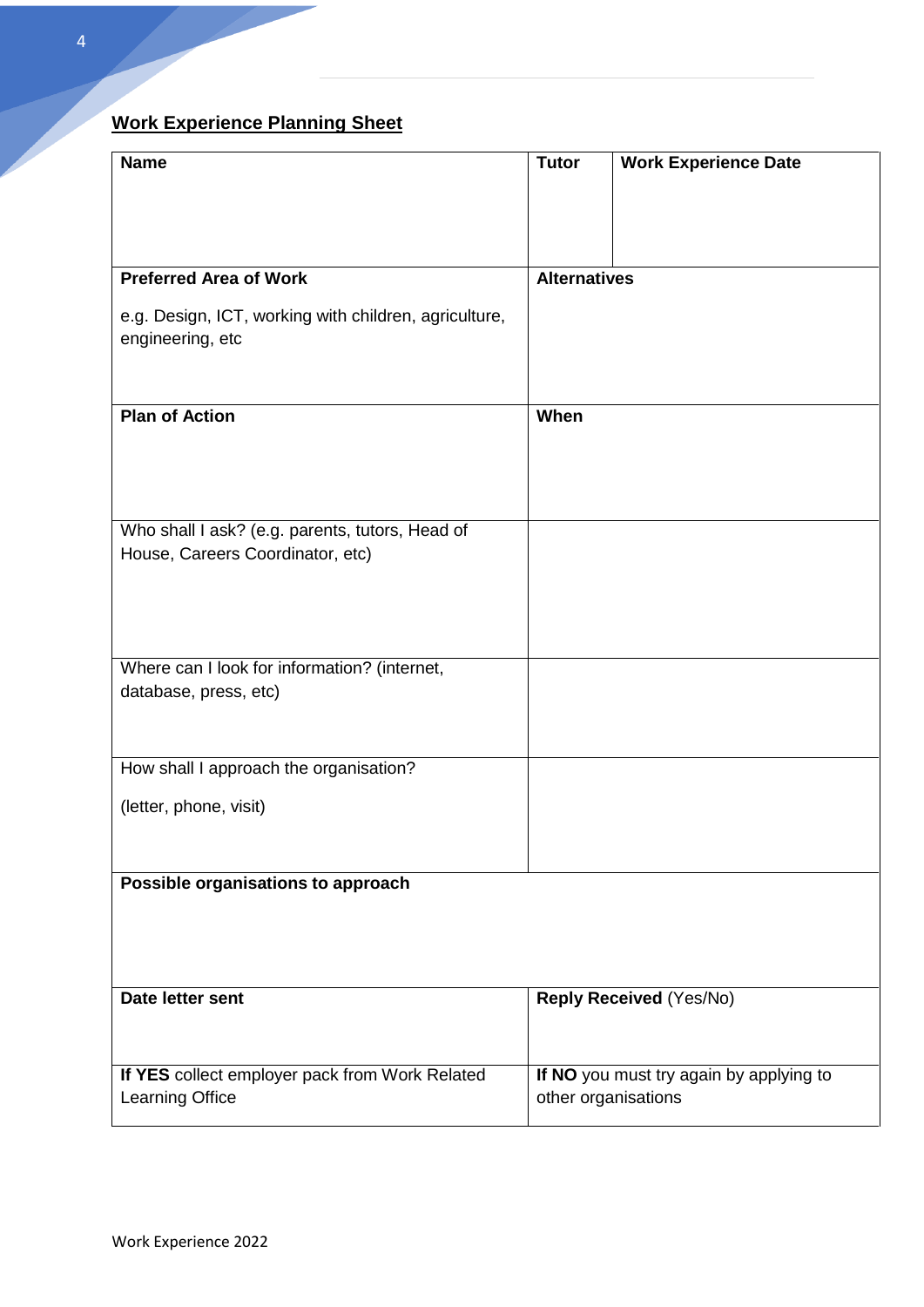# **Placement Information**

Once a placement has been found please complete the details below and return to the Work-Related Learning Office.

Student Name………………………………Tutor……………………. House………….

Name and address of employer ………………………………………………………….

………………………………………………………………………………………………...

…………………………………………………………………………………………………

| Lilac approval & consent form sent to employer? Yes / No |  |
|----------------------------------------------------------|--|
|                                                          |  |

Please detach and return to the Careers office

# **Placement Idea Request Form**

Student Name………………………………Tutor……………………. House…………... My child has not yet found a placement but is interested in… . The same independent of the same independent of the same independent of the same independent of the same independent of the same independent of the same independent of the same independent of the same independent of the And would like some placement ideas. We have already tried………………………………………………………………………………….

*Please complete and return to Mrs Acaster in the Careers Office*

**5 |** P a g e